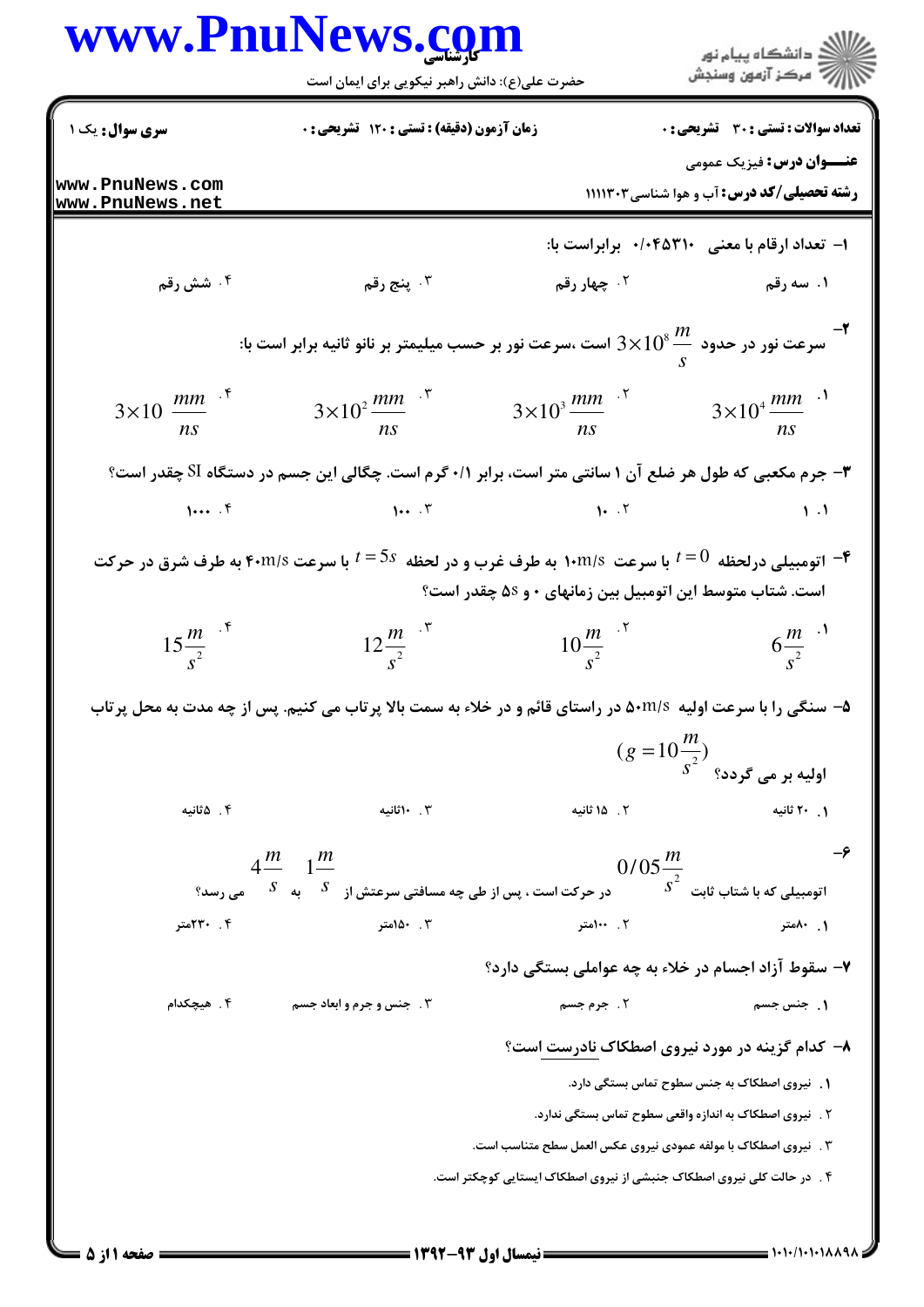| حضرت علی(ع): دانش راهبر نیکویی برای ایمان است<br><b>سری سوال : ۱ یک</b><br>زمان آزمون (دقیقه) : تستی : ۱۲۰ تشریحی : ۰<br>www.PnuNews.com<br>رشته تحصیلی/کد درس: آب و هوا شناسی۳۰۳ اااا<br>www.PnuNews.net<br>شتاب حرکت یک جسم بر روی سطح شیب دار بدون اصطکاک با زاویه شیب $\bm{\theta}$ برابر است با: $^{\rm \bf{q}}$<br>$g$ . $\mathfrak{r}$<br>g tan $\theta$ $\cdot$ $\cdot$<br>$g\cos\theta$ .<br>$g \sin \theta$ ·<br><b>۱۰- جرم M از سطح شیب داری که با افق زاویه ۴۵ درجه می سازد با سرعت اولیه ۶m/s بالا می رود. ضریب اصطکاک بین</b><br>سطح و جسم ۰/۲ است. این جسم پیش از آنکه به پایین برگردد چه مسافتی را روی سطح شیب دار طی می کند؟<br>$(g=10\frac{m}{s^2})$<br>$\sqrt{2}$ . f<br>$rac{3\sqrt{2}}{2}$ .*<br>$3\sqrt{2}$ .<br>$\frac{\sqrt{2}}{2}$ . <sup>5</sup><br>دمای جسمی $20c^{\circ}$ افزایش یافته است. دمای این جسم چند درجه فارنهایت افزایش یافته است $^{\circ}$<br>$60^{\circ}F$ $\cdot$ <sup>*</sup><br>$36^{\circ}F^{-1}$<br>$52^{\circ}F^{-1}$<br>$40^{\circ}F^{-.7}$<br>به $^{9}$ 40 افزایش یابد طول آن چقدر تغییر می کند $^{9}$<br><sup>۱۲ -</sup> اکر دمای ستونی از جیوه به طول ۵cm از<br>$(\alpha = 60 \times 10^{-6} (C^{\circ})^{-1})$<br>$3\times10^{-6}m$ f $3\times10^{-5}m$ f<br>$3 \times 10^{-4} m$ $\cdot$ <sup>5</sup> $3 \times 10^{-3} m$ $\cdot$ <sup>1</sup><br>۱۳- مساحت صفحه مستطیلی شکل از آهن در دمای صفر درجه سلسیوس ۳۰۰ سانتی متر مربع است. سطح این صفحه در<br>$(\alpha_{\scriptscriptstyle Fe} = 12 \times 10^{-6} (C^{\circ})^{-1})$ دمای $400C^{\circ}$ چقدر است؟<br>302.88 $cm^2$ .*<br>316.58 $cm^2$ $\cdot$ $\cdot$<br>$405.41cm^2$ .<br>411.31 $cm2$ .1<br>۱۴- در کدام روش از انتقال گرما حرکت حجمی از سیال نقش دارد؟<br>۰۳ تابش<br>۲. رسانایی<br>۴ . همه موارد<br>۱. همرفت<br><b>۱۵</b> – آهنگ انتقال گرما از طریق تابش به چه عواملی بستگی دارد؟<br>۱. خواص جسم و گسیلمندی<br>۲ .۔ دمای محیط و گسیلمندی<br>۰۳ خواص جسم ودمای محیط<br>۴ . خواص جسم و دمای محیط و گسیلمندی | www.PnuNews.com | ر<br>پر دانشگاه پيام نور<br>پر               |
|--------------------------------------------------------------------------------------------------------------------------------------------------------------------------------------------------------------------------------------------------------------------------------------------------------------------------------------------------------------------------------------------------------------------------------------------------------------------------------------------------------------------------------------------------------------------------------------------------------------------------------------------------------------------------------------------------------------------------------------------------------------------------------------------------------------------------------------------------------------------------------------------------------------------------------------------------------------------------------------------------------------------------------------------------------------------------------------------------------------------------------------------------------------------------------------------------------------------------------------------------------------------------------------------------------------------------------------------------------------------------------------------------------------------------------------------------------------------------------------------------------------------------------------------------------------------------------------------------------------------------------------------------------------------------------------------------------------------------------------------------------------------------------------------------------------------------------------------------------------------------------------------------------------------------------|-----------------|----------------------------------------------|
|                                                                                                                                                                                                                                                                                                                                                                                                                                                                                                                                                                                                                                                                                                                                                                                                                                                                                                                                                                                                                                                                                                                                                                                                                                                                                                                                                                                                                                                                                                                                                                                                                                                                                                                                                                                                                                                                                                                                |                 |                                              |
|                                                                                                                                                                                                                                                                                                                                                                                                                                                                                                                                                                                                                                                                                                                                                                                                                                                                                                                                                                                                                                                                                                                                                                                                                                                                                                                                                                                                                                                                                                                                                                                                                                                                                                                                                                                                                                                                                                                                |                 | <b>تعداد سوالات : تستی : 30 ٪ تشریحی : 0</b> |
|                                                                                                                                                                                                                                                                                                                                                                                                                                                                                                                                                                                                                                                                                                                                                                                                                                                                                                                                                                                                                                                                                                                                                                                                                                                                                                                                                                                                                                                                                                                                                                                                                                                                                                                                                                                                                                                                                                                                |                 | <b>عنــوان درس:</b> فیزیک عمومی              |
|                                                                                                                                                                                                                                                                                                                                                                                                                                                                                                                                                                                                                                                                                                                                                                                                                                                                                                                                                                                                                                                                                                                                                                                                                                                                                                                                                                                                                                                                                                                                                                                                                                                                                                                                                                                                                                                                                                                                |                 |                                              |
|                                                                                                                                                                                                                                                                                                                                                                                                                                                                                                                                                                                                                                                                                                                                                                                                                                                                                                                                                                                                                                                                                                                                                                                                                                                                                                                                                                                                                                                                                                                                                                                                                                                                                                                                                                                                                                                                                                                                |                 |                                              |
|                                                                                                                                                                                                                                                                                                                                                                                                                                                                                                                                                                                                                                                                                                                                                                                                                                                                                                                                                                                                                                                                                                                                                                                                                                                                                                                                                                                                                                                                                                                                                                                                                                                                                                                                                                                                                                                                                                                                |                 |                                              |
|                                                                                                                                                                                                                                                                                                                                                                                                                                                                                                                                                                                                                                                                                                                                                                                                                                                                                                                                                                                                                                                                                                                                                                                                                                                                                                                                                                                                                                                                                                                                                                                                                                                                                                                                                                                                                                                                                                                                |                 |                                              |
|                                                                                                                                                                                                                                                                                                                                                                                                                                                                                                                                                                                                                                                                                                                                                                                                                                                                                                                                                                                                                                                                                                                                                                                                                                                                                                                                                                                                                                                                                                                                                                                                                                                                                                                                                                                                                                                                                                                                |                 |                                              |
|                                                                                                                                                                                                                                                                                                                                                                                                                                                                                                                                                                                                                                                                                                                                                                                                                                                                                                                                                                                                                                                                                                                                                                                                                                                                                                                                                                                                                                                                                                                                                                                                                                                                                                                                                                                                                                                                                                                                |                 |                                              |
|                                                                                                                                                                                                                                                                                                                                                                                                                                                                                                                                                                                                                                                                                                                                                                                                                                                                                                                                                                                                                                                                                                                                                                                                                                                                                                                                                                                                                                                                                                                                                                                                                                                                                                                                                                                                                                                                                                                                |                 |                                              |
|                                                                                                                                                                                                                                                                                                                                                                                                                                                                                                                                                                                                                                                                                                                                                                                                                                                                                                                                                                                                                                                                                                                                                                                                                                                                                                                                                                                                                                                                                                                                                                                                                                                                                                                                                                                                                                                                                                                                |                 |                                              |
|                                                                                                                                                                                                                                                                                                                                                                                                                                                                                                                                                                                                                                                                                                                                                                                                                                                                                                                                                                                                                                                                                                                                                                                                                                                                                                                                                                                                                                                                                                                                                                                                                                                                                                                                                                                                                                                                                                                                |                 |                                              |
|                                                                                                                                                                                                                                                                                                                                                                                                                                                                                                                                                                                                                                                                                                                                                                                                                                                                                                                                                                                                                                                                                                                                                                                                                                                                                                                                                                                                                                                                                                                                                                                                                                                                                                                                                                                                                                                                                                                                |                 |                                              |
|                                                                                                                                                                                                                                                                                                                                                                                                                                                                                                                                                                                                                                                                                                                                                                                                                                                                                                                                                                                                                                                                                                                                                                                                                                                                                                                                                                                                                                                                                                                                                                                                                                                                                                                                                                                                                                                                                                                                |                 |                                              |
|                                                                                                                                                                                                                                                                                                                                                                                                                                                                                                                                                                                                                                                                                                                                                                                                                                                                                                                                                                                                                                                                                                                                                                                                                                                                                                                                                                                                                                                                                                                                                                                                                                                                                                                                                                                                                                                                                                                                |                 |                                              |
|                                                                                                                                                                                                                                                                                                                                                                                                                                                                                                                                                                                                                                                                                                                                                                                                                                                                                                                                                                                                                                                                                                                                                                                                                                                                                                                                                                                                                                                                                                                                                                                                                                                                                                                                                                                                                                                                                                                                |                 |                                              |
|                                                                                                                                                                                                                                                                                                                                                                                                                                                                                                                                                                                                                                                                                                                                                                                                                                                                                                                                                                                                                                                                                                                                                                                                                                                                                                                                                                                                                                                                                                                                                                                                                                                                                                                                                                                                                                                                                                                                |                 |                                              |
|                                                                                                                                                                                                                                                                                                                                                                                                                                                                                                                                                                                                                                                                                                                                                                                                                                                                                                                                                                                                                                                                                                                                                                                                                                                                                                                                                                                                                                                                                                                                                                                                                                                                                                                                                                                                                                                                                                                                |                 |                                              |
|                                                                                                                                                                                                                                                                                                                                                                                                                                                                                                                                                                                                                                                                                                                                                                                                                                                                                                                                                                                                                                                                                                                                                                                                                                                                                                                                                                                                                                                                                                                                                                                                                                                                                                                                                                                                                                                                                                                                |                 |                                              |
|                                                                                                                                                                                                                                                                                                                                                                                                                                                                                                                                                                                                                                                                                                                                                                                                                                                                                                                                                                                                                                                                                                                                                                                                                                                                                                                                                                                                                                                                                                                                                                                                                                                                                                                                                                                                                                                                                                                                |                 |                                              |
|                                                                                                                                                                                                                                                                                                                                                                                                                                                                                                                                                                                                                                                                                                                                                                                                                                                                                                                                                                                                                                                                                                                                                                                                                                                                                                                                                                                                                                                                                                                                                                                                                                                                                                                                                                                                                                                                                                                                |                 |                                              |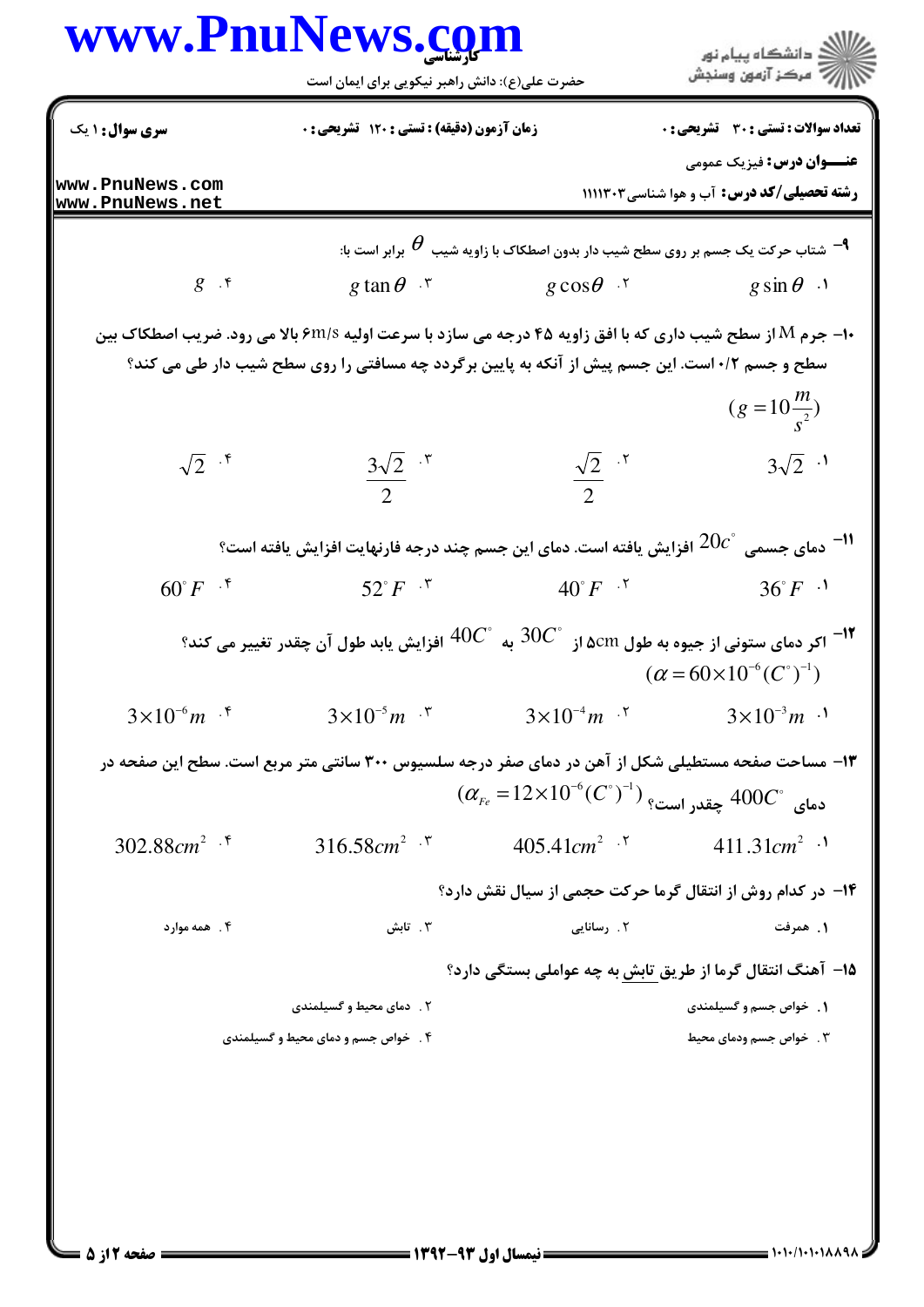## www.PnuNews.com .<br>||ک دانشگاه پیام نور<br>||> مرکز آزمون وسنجش حضرت علی(ع): دانش راهبر نیکویی برای ایمان است

**تعداد سوالات : تستي : 30 - تشريحي : 0 سری سوال : ۱ یک** زمان آزمون (دقيقه) : تستى ; 120 تشريحي ; . **عنـــوان درس:** فيزيک عمومي www.PnuNews.com **رشته تحصیلی/کد درس:** آب و هوا شناسی۱۱۱۱۳۰۳ www.PnuNews.net  $\rho$  در یک روز که ارتفاع ستون جیوه بارومتر ۷۰۰mm است ، فشار هوا چقدر است؟ر  $\frac{kg}{m^2}, g = 10 \frac{m}{s^2}$ جیوه)  $-19$  $952\times10^{2} \frac{N}{m^{2}}$  <sup>\*</sup>  $952\times10^{5} \frac{N}{m^{2}}$  \*  $194\times10^{2} \frac{N}{m^{2}}$  \*  $194\times10^{5} \frac{N}{m^{2}}$  \* **۱۷- وزن یک تکه فلز در هوا ۴۰**Nو هنگامی که کاملا در آب فرو رفته باشد ۲۵Nمی باشد. چگالی ویژه جسم چقدر است؟  $rac{5}{8}$   $\cdot$   $\cdot$  $\frac{8}{2}$  .  $\frac{8}{2}$  $\frac{3}{8}$  .  $^{\circ}$  $\frac{8}{5}$  . ۱۸- اگر شخصی به جرم ۶ کیلوگرم در یک لحظه نیروی وزن خود را بر روی یکی از پاشنه های کفش خود وارد کند، فشار وارد  $(1atm=10^5 \frac{N}{m^2}, g=10 \frac{m}{s^2})$ از پاشنه بر زمین بر حسب جو چقدر است؟(مساحت یاشنه کفش $2cm^2$  فر ض شود)؟  $F.$  $\mathbf{r}$ . $\mathbf{r}$  $Y \times Y$  $\mathcal{L}$ . **۱۹- کدام گزینه درست است**؟ 1. اگر جسمی درون شاره ای شناور باشد وزن آن را به طور کامل تحمل نمی کند. ۲ . آنیروی شناوری که به جسم وارد می شود برابر است با وزن شاره جابجا شده هم حجم ۳ . اگر چگالی جسم با چگالی شاره برابر باشد جسم غرق خواهد شد. ۴ . اگر چگالی جسم از چگالی شاره بیشتر باشد جسم در آن کاملا غوطه ور است.. **.۲-** اگر زمان تناوب یک حرکت ارتعاشی ۰/۰۵ ثانیه باشد در هر ثانیه چند بار ارتعاش می کند؟  $Y \cdot . \cdot$  $10.7$  $1.7$  $\Delta$ . **٢١**- امواج صوتي در گازها ، كدام نوع از امواج است؟ ۴. بستگی به نوع گاز دارد. ۰۳ ترکیبی از طولی و عرضی ۲. عرضی ١. طولي  $-11$  $341 \frac{m}{m}$ طول موج صوتی با بسامد ۶۸۲Hz چقدر است؟(سرعت صوت برابر گا ست)  $0.5m$  . f  $0.8m$   $\cdot$   $\cdot$  $1m$   $\gamma$  $2m \lambda$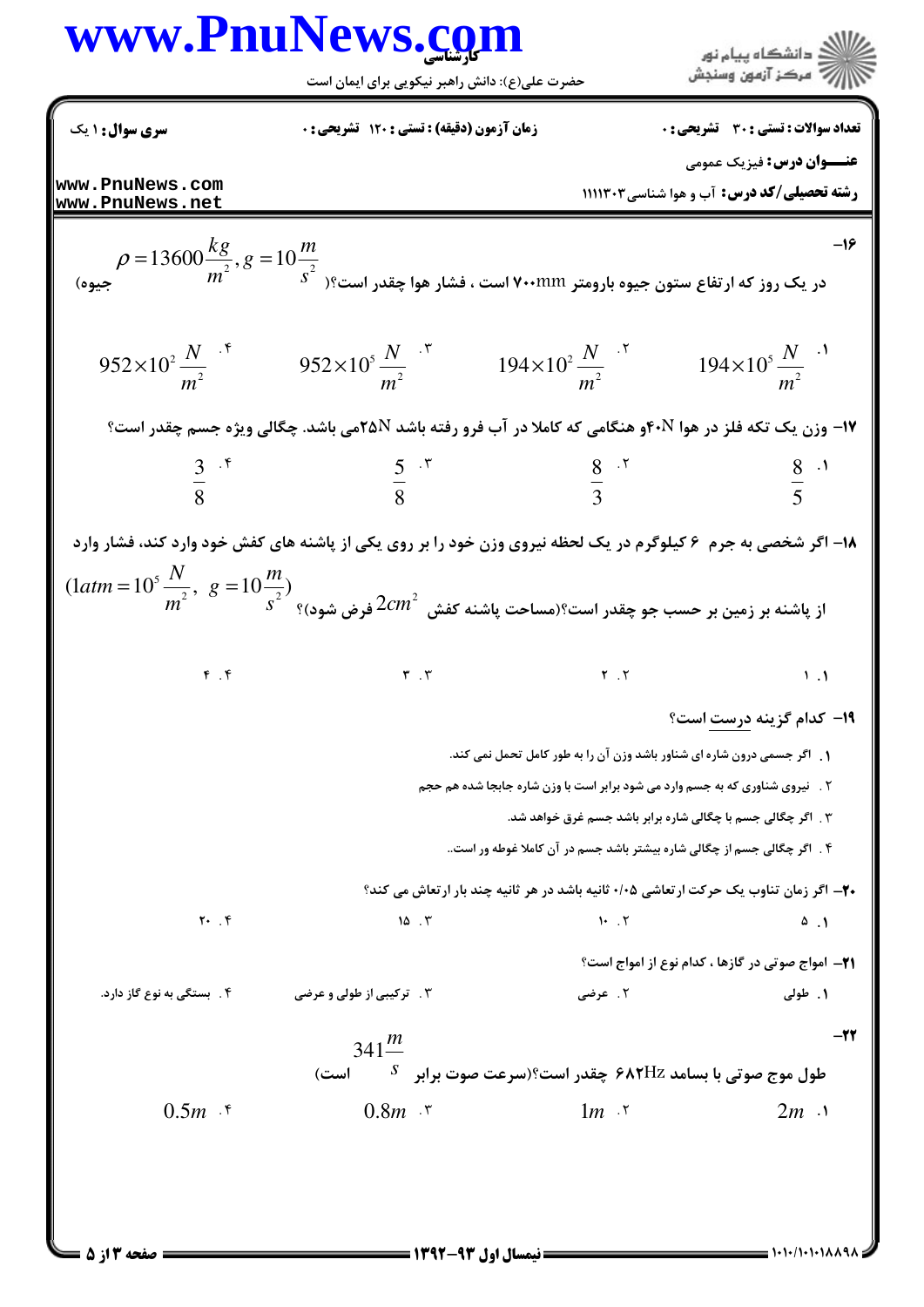

= نیمسال اول ۹۳-۱۳۹۲ =

صفحه ۱۴ز ۵ =